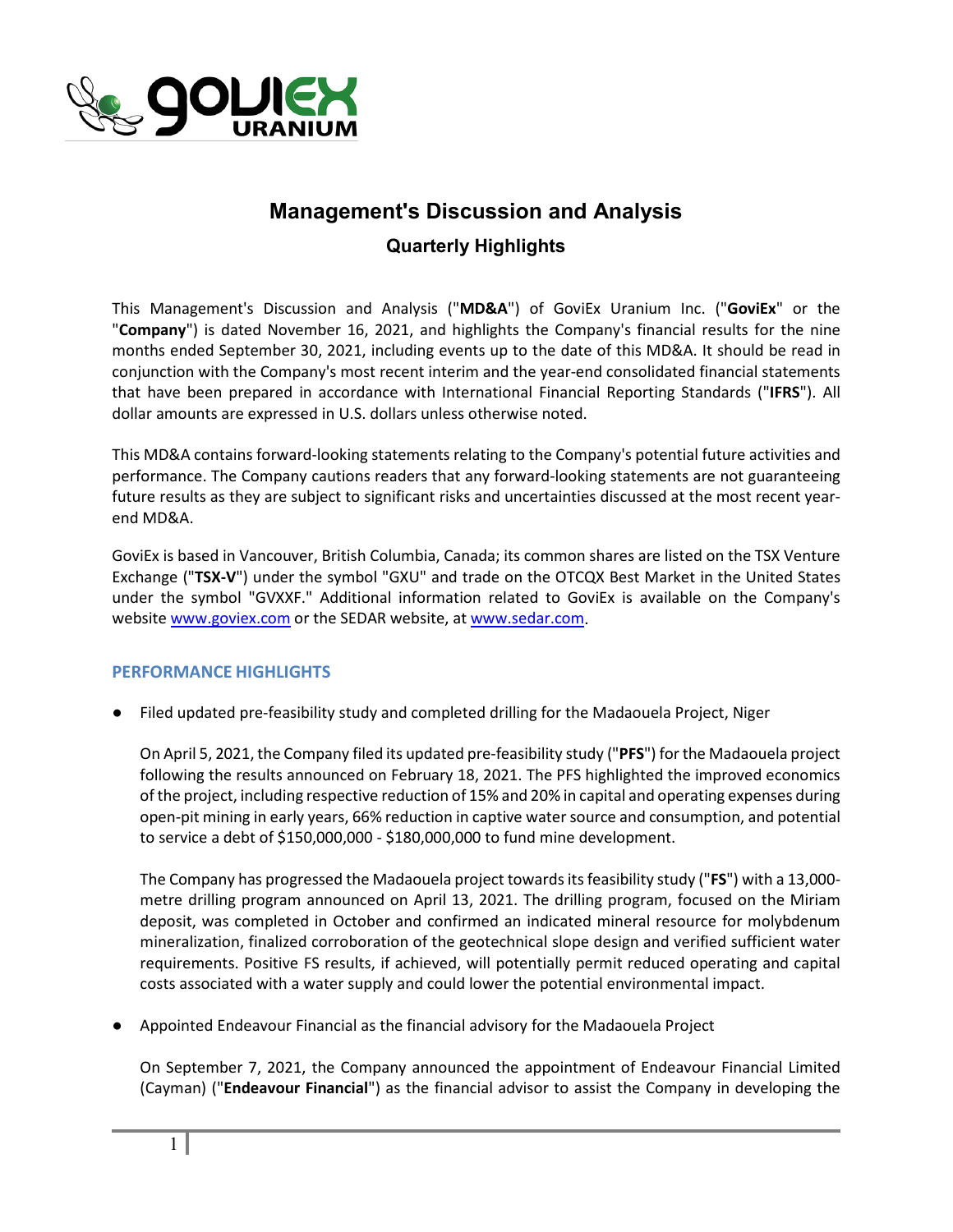## **MD&A Quarterly Highlights September 30, 2021**

optimum financing solution for the Madaouela Project. The financial advisory role includes support on debt advisory, offtake finance and technical and environmental guidance.

● Concluded a non-brokered private placement for CAD 8,000,000

On January 21, 2021, the Company announced and closed a non-brokered private placement of CAD 8,000,000 by issuing 32,000,000 units at CAD 0.25 per unit. Each unit consists of one common share and one common share purchase warrant, exercisable at \$0.30 per share until January 21, 2023. The net proceeds are used to fund the technical studies and drilling programs on the Company's uranium projects and for general corporate purposes.

● Completed drilling at Falea Project, Mali

The Company has completed a 6,354-metre air core-drilling program to test the gold potential associated with the soil anomalies on its Falea project. The assay results highlighted some mineralized intercepts, which warrant follow-up exploration. The best intercept reported was 3.98 g/t Au over 2 metres, and there were several interesting continuous lengths of lower grades that intercept from section to section.

On August 3, 2021, the Company announced the positive geophysics results that highlighted a large, chargeable body underneath the Falea deposit, which is over 2 km in length and 500 m wide on the Falea tenement, as well as the potential for a chargeable body in the northeast area of the Bala license.

Reinstated Chirundu mining permit and completed drilling at Mutanga Project, Zambia

In August 2019, the Zambia Ministry of Mines and Mineral Development ("**MoM"**) started a review for mining and exploration companies and cancelled licenses that have remained dormant for a long time. As a result, the Company's Chirundu mining permit was revoked in June 2020.

Following an appeal filed in July 2020, the Chirundu mining permit was reinstated in May 2021, subject to the completion of certain exploration and development milestones to advance the permit towards the feasibility study.

On September 27, 2021, the Company announced the completion of its initial 8,000-metre infill drilling commenced in May 2021 at the Dibwe East ore deposit of the Mutanga project. The results showed that mineralization is continuous from hole to hole and section to section and shows a very close correlation to the current inferred resource interpreted ore boundaries. After taking into account disequilibrium, the average reported grade is 330 ppm e  $U_3O_8$ , highlighting the consistency of the deposit. The drill results show potential to extend the mineralized zone beyond the initially interpreted ore boundary in some sections, especially as several holes finished in mineralization. The Mutanga Project area is still prospective for potential discoveries, and further target generation exercises are currently being used undertaken.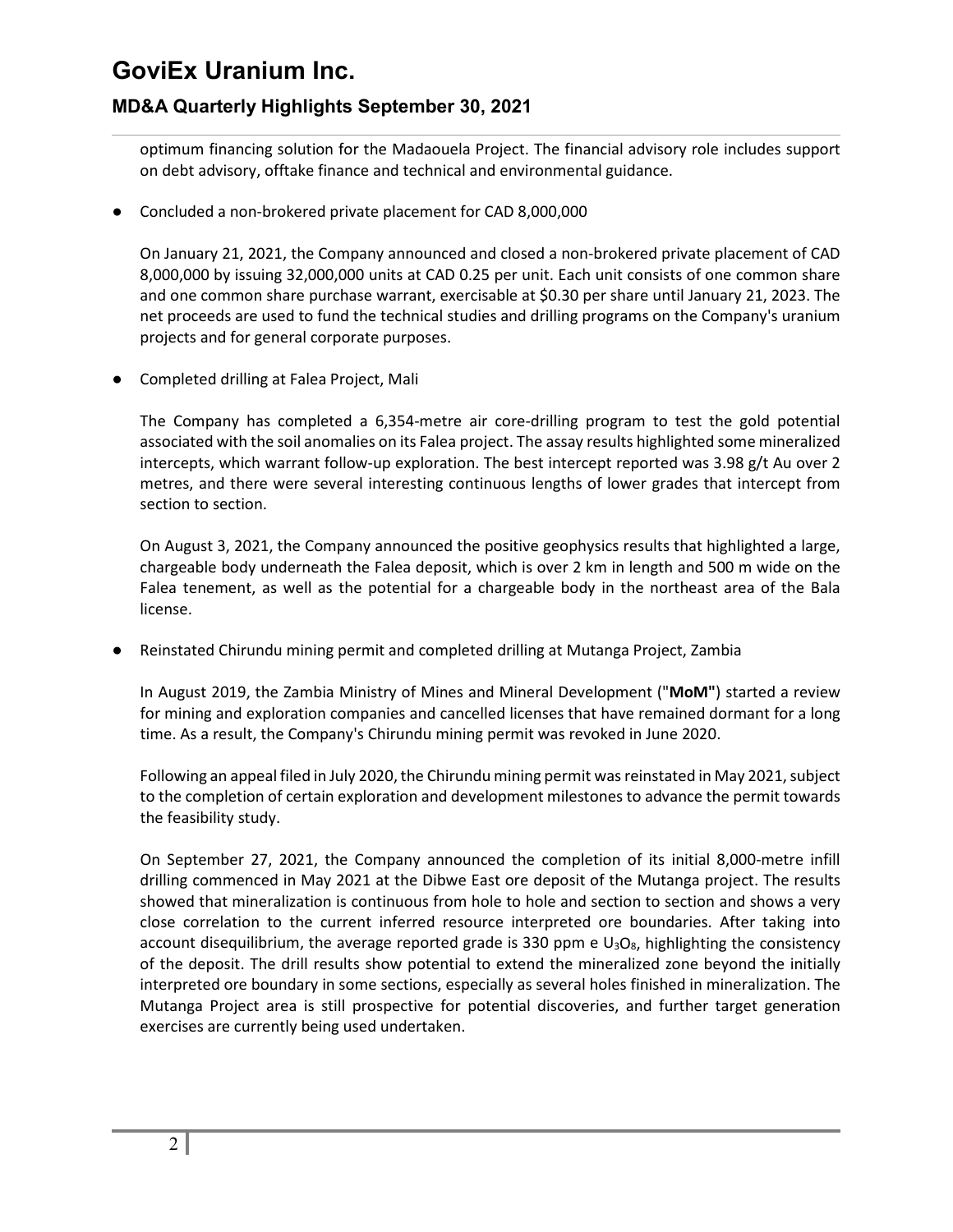### **MD&A Quarterly Highlights September 30, 2021**

### **DESCRIPTION OF GOVIEX AND OUTLOOK**

GoviEx is a mineral resource company focused on the exploration and development of its uranium properties in Africa. The Company's principal asset is its Madaouela I large-scale mining permit controlled by the Company's subsidiary, Compagnie Miniere Madaouela SA ("**COMIMA"**). GoviEx's main objective is to become a uranium producer by exploring and developing the above mineral properties.

GoviEx remains committed to exploring and developing its uranium properties. However, the Company's future activities will be most affected by its access to financing, whether debt, equity or other means. Access to such funding is affected by general economic conditions, uranium prices, exploration & political risks and other factors.

In March 2021, encouraged by the updated PFS results, the Company doubled its exploration budget and initiated the Madaouela bankable FS to be completed in the first half of 2022. Upon completion of the FS with the support of Endeavour Financial, the Company expects to accelerate project financing and offtake contracts for the planned construction of Madaouela in 2023 - 2024 and currently forecasts commencing production in 2025.

The uranium price has improved dramatically during 2021, with the spot and mid-term uranium monthend close prices in the range of USD 30/lb U<sub>3</sub>O<sub>8</sub> in January to USD 43/lb U<sub>3</sub>O<sub>8</sub> in October (source: Cameco Corp), and uranium prices are forecast to continue improving.

#### **RESULTS OF OPERATIONS**

During the nine months ended September 30, 2021, the Company incurred losses of \$9,310,000 compared to \$5,077,000 in the same period the prior year. The losses were mainly caused by FS costs, drilling programs, and the incremental support needed for the accelerated activity level in 2021. Annual area tax related to the Madaouela I mining permit was accrued in both periods.

General administrative expenses mainly comprise head office salaries, investor relations and general corporate head office expenses. The scale and nature of the Company's corporate activities have remained relatively consistent over the periods. Fluctuations in costs are driven by corporate initiatives to grow business and the timing of certain expenses incurred, such as investor conferences and insurance renewals.

#### **Summary of Quarterly Results**

The following table sets forth a comparison of information for the previous eight quarters ended with September 30, 2021: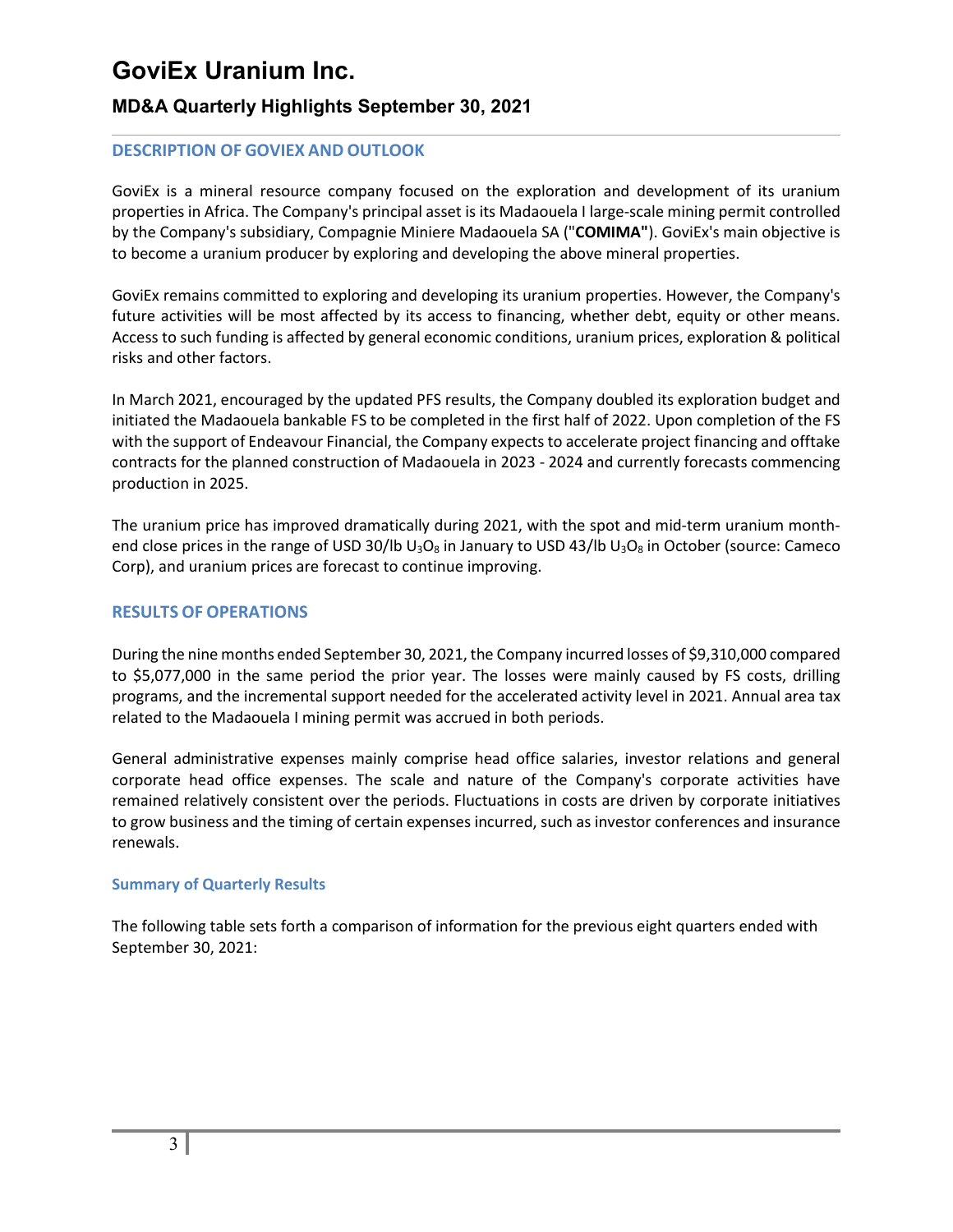| (in thousands of U.S. dollars except for per  |                          |                          |          |                |         |                          |                          |         |
|-----------------------------------------------|--------------------------|--------------------------|----------|----------------|---------|--------------------------|--------------------------|---------|
| share amounts)                                | Q3'21                    | Q2'21                    | Q1'21    | Q4'20          | Q3'20   | Q2'20                    | Q1'20                    | Q4'19   |
|                                               | \$                       | \$                       | \$       | \$             | \$      | \$                       | \$                       | \$      |
| Area tax                                      |                          | $\overline{\phantom{0}}$ | (2, 252) | $\blacksquare$ |         | $\overline{\phantom{a}}$ | (2,043)                  |         |
| Exploration and evaluation                    | (2,355)                  | (1,757)                  | (884)    | (718)          | (548)   | (416)                    | (446)                    | (707)   |
| General and administrative                    | (524)                    | (695)                    | (401)    | (525)          | (315)   | (383)                    | (335)                    | (273)   |
|                                               | (2,879)                  | (2, 452)                 | (3,537)  | (1,243)        | (863)   | (799)                    | (2,824)                  | (980)   |
| Foreign exchange (loss) gain                  | (94)                     | 28                       | 338      | (56)           | (162)   | (47)                     | (66)                     | (55)    |
| Change in fair value of marketable securities | (36)                     | 4                        | (45)     | 27             | (42)    | 99                       | (12)                     | (13)    |
| Recovery of loan receivable                   |                          | $\overline{\phantom{a}}$ |          |                | 80      | 20                       |                          |         |
| Impairment of loan receivable                 | $\overline{\phantom{a}}$ | $\overline{\phantom{0}}$ |          |                |         |                          | $\overline{\phantom{a}}$ | (1,925) |
| Interest and other                            | 6                        | 11                       | 10       | 2              | 2       | (1)                      | 2                        |         |
| Share-based compensation                      | (398)                    | (129)                    | (137)    | (101)          | (233)   | (108)                    | (123)                    | (127)   |
| Net loss for period                           | (3,401)                  | (2,538)                  | (3,371)  | (1, 371)       | (1,218) | (836)                    | (3,023)                  | (3,100) |
| Loss per share                                | (0.01)                   | (0.00)                   | (0.01)   | (0.00)         | (0.00)  | (0.00)                   | (0.01)                   | (0.01)  |

# **MD&A Quarterly Highlights September 30, 2021**

The Company's results have been driven by the level of its exploration and evaluation activities. The Company has had no revenue from mining operations since its inception. Significant variations in costs can be attributed to the following:

- Exploration and evaluation expenditures can vary widely from quarter to quarter, depending on the exploration program's stages and priorities.
- Share-based compensation is equity-settled and fair valued through the Black-Scholes pricing model when stock options are granted and vested. Accordingly, any change in the assumptions used will impact the share-based expense recorded in the period.
- Foreign exchange gains and losses arise because the Company conducts certain activities, holds financial assets in U.S. Dollars, Canadian dollars and other currencies, and reports its financial results in U.S. Dollars.

### **LIQUIDITY AND CAPITAL RESOURCES**

Since its inception, the Company has had no revenue from mining operations and has been dependent on raising funds through common share issuances and/or debt arrangements. Therefore, material increases or decreases in the Company's liquidity and capital resources will be determined by the Company's ability to obtain equity or other financing sources and maintain its mineral licenses and mining permits.

Cash was \$7,314,000 at September 30, 2021 (December 31, 2020 - \$2,539,000). The increase in cash was predominately due to net cash provided by the January private placement of \$5,918,000 and \$5,571,000 proceeds from warrant and stock option exercises, offset by net cash used in operations of \$6,641,000 and \$89,000 in investing activities. After the 3<sup>rd</sup> quarter-end, the Company received additional \$1,485,000 exercise funds from warrants and stock options.

These funds were primarily used in exploration drilling of \$2,290,000, Madaouela feasibility study and technical consulting of \$1,367,000, and the rest on general corporate expenses during the nine months ended September 30, 2021.